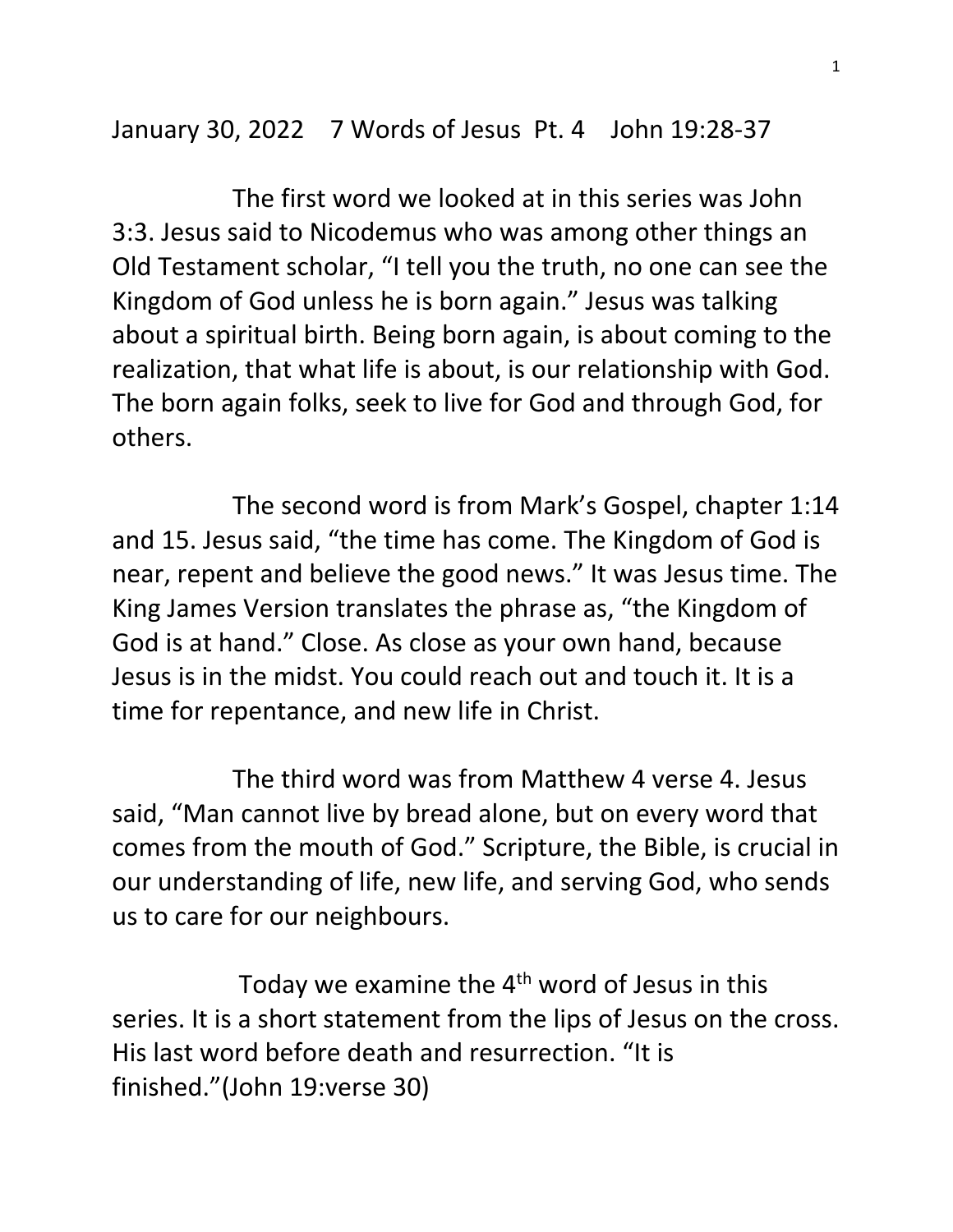My father-in-law was a gifted landscape artist. He lived in Thunder Bay when it was known as Port Arthur and Fort William. One of our family's legends goes like this. Roy would say to himself, "I think it's done." He would take his latest portrayal of northern forests, lakes, rivers, rocks and trees from the easel. He would carry it downstairs from his studio, hold it up before his wife Verna, and he would ask, "What do you think?" Sometimes she would say it needs something more. And he would go back to work. Sometimes she would say, "Don't do another thing to it!" He valued her opinion and her eye. If she told him it was done, in his opinion it really was.

 There is not a room in our home whose walls are not decorated with my father-in -law's art work. I loved to talk with him about his skill with oil paints, brushes and palette knives. He was willing to talk about his art when it was finished. But he would not let any of us watch him when he was actually painting.

 Jesus was not talking about a painting or the writing of a book. So what was it that was finished when he spoke from the cross? On the surface, HIS life was. John says he spoke the words, "it is finished. With that he bowed his head, and gave up HIS spirit." In other words HE died. But the answer to the question I have posed is not 33 years. Nor is it, "the sermon on the mount," or the healing of blind Bartemaeus. And it is not about the sum of all the things Jesus did, nor all the words that Jesus said.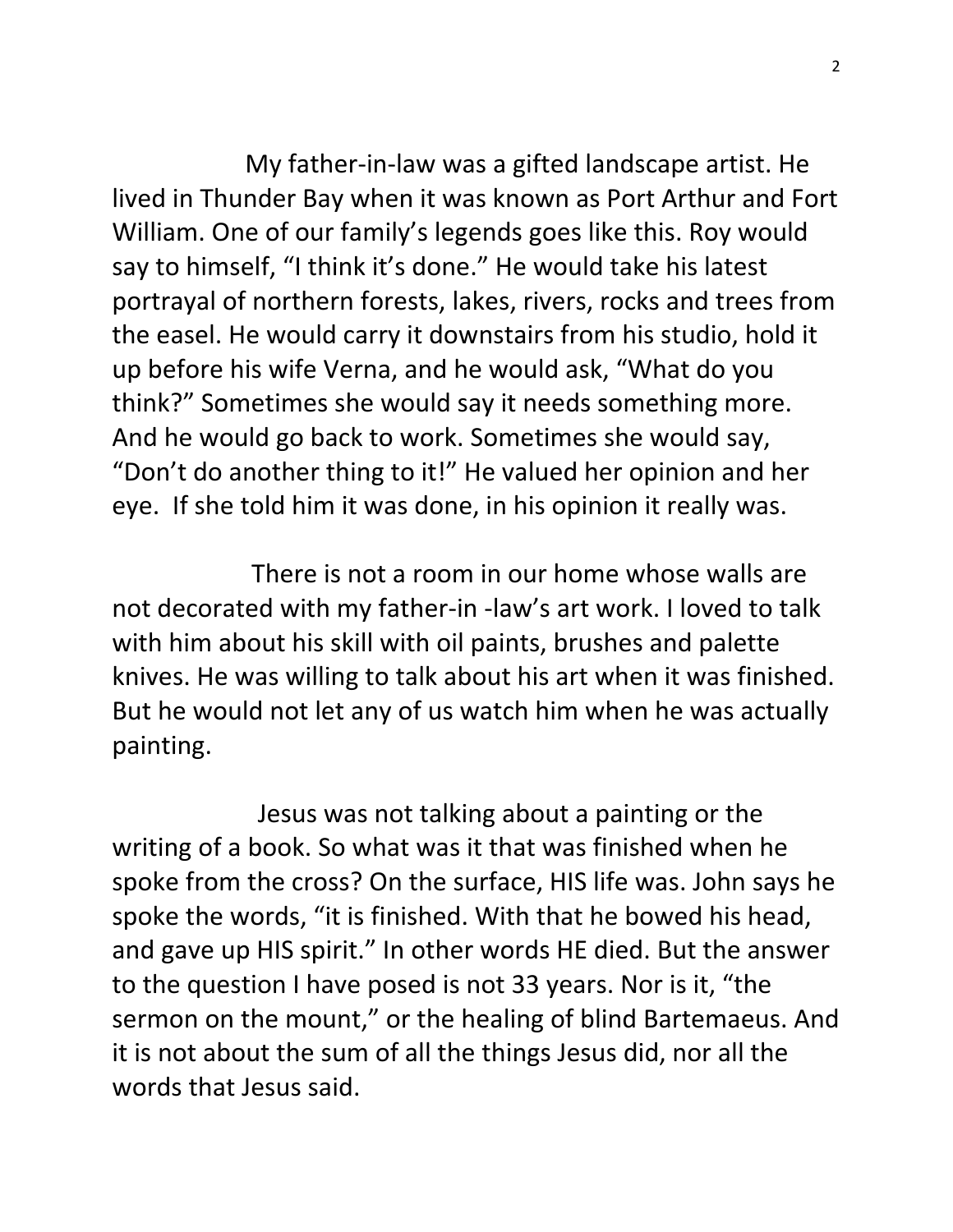Jesus understood exactly what HE was here to accomplish. And frankly HE was not here to establish a new religion. A religion is a system with institutions and traditions and honestly it is controlled for the most part by gate keepers who are very human and always, as sinful as anyone else. The church is a valuable instrument but (and this is a really important insight) only when it exists for others, people outside the circle, only when it serves people beyond the faithful circle. Feeding them. Binding up their wounds. Blessing them. Giving peace to the deeply troubled. Being a friend to those who are outcasts and strangers. In other words only as it renders up its many hands and souls in the service of God to people in need.

 Why was Jesus born in Bethlehem? What purpose was served in his being raised in Nazareth? Who did Jesus say HE is. And why did HE say HE came among us? In the 3rd chapter of John's Gospel, verse 16, Jesus told Nicodemus that God loved the world so much, HE gave HIS only Son that whosoever believes in HIM, shall not perish, but have eternal life." We quote that verse a lot because it goes to the heart of those questions I have posed above. Too often we do not read farther. In the 17<sup>th</sup> verse of John chapter 3, Jesus added something for clarification. Remember those politicians who have said, "I want to make this perfectly clear." Well, Jesus did something one step better. He did not say he wanted to make it clear…HE just did it. "God did not send HIS son into the world to condemn the world, but to save the world through HIM."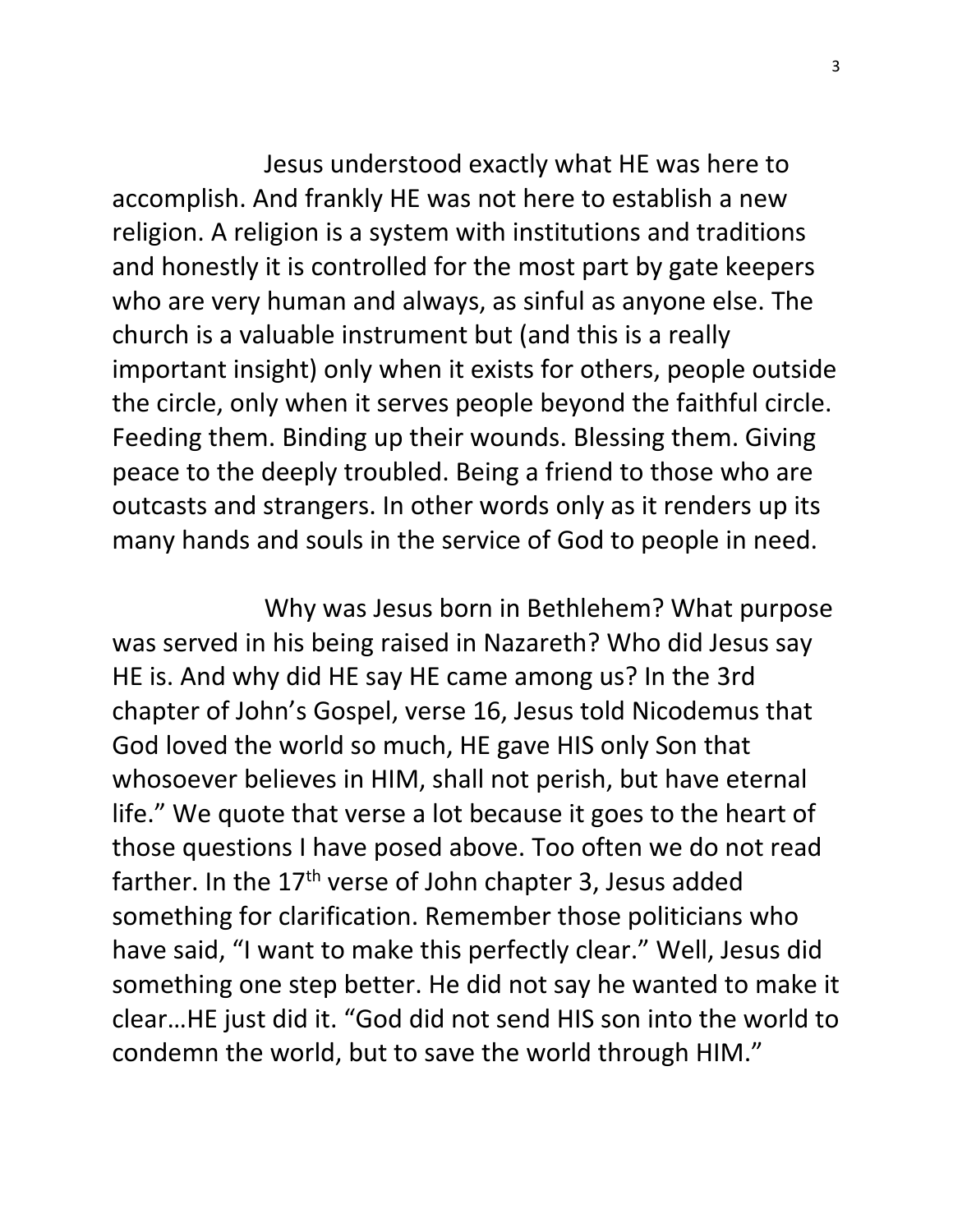On the cross, when Jesus says "it is finished." That is what HE is talking about, saving people. No limits on the number. No limits on the classes. No limits on ethnicity, or gender, I do not understand everything but I do understand this: Jesus was specific about who HE was and is. He was specific about why HE was here, and for whom HE had come. Jew and Gentiles make up the entire population of the world. The Jews we tend to identify with Israel and its traditions. The Gentiles, and in the Greek of the New Testament the words are ta ethne, the ethnic groups who are not Jewish…the rest of the world. Jesus said HE came to save the world…all the people groups, the ethnicities that make up the world. All of them. All of us. No one outside the circle of which Jesus is the center.

 So when Jesus said, "It is finished." He was not talking about his body on the cross. He was talking about the work HE had come into the world to accomplish. HE was saying, It is done.

 Those who know me well, have often heard me say, "None of us is perfect." We all make mistakes. We all mess up. We are all sinners, fallen from grace and worthy of condemnation. There is a conversation in the Clint Eastwood western, "The Unforgiven." The young man who needed glasses and could not afford them, who wanted to be a killer like William Munny, says of the ranch hands they killed, "Well, at least they had it commin!" William Munny gets it right when he replies, "We all got it commin" kid."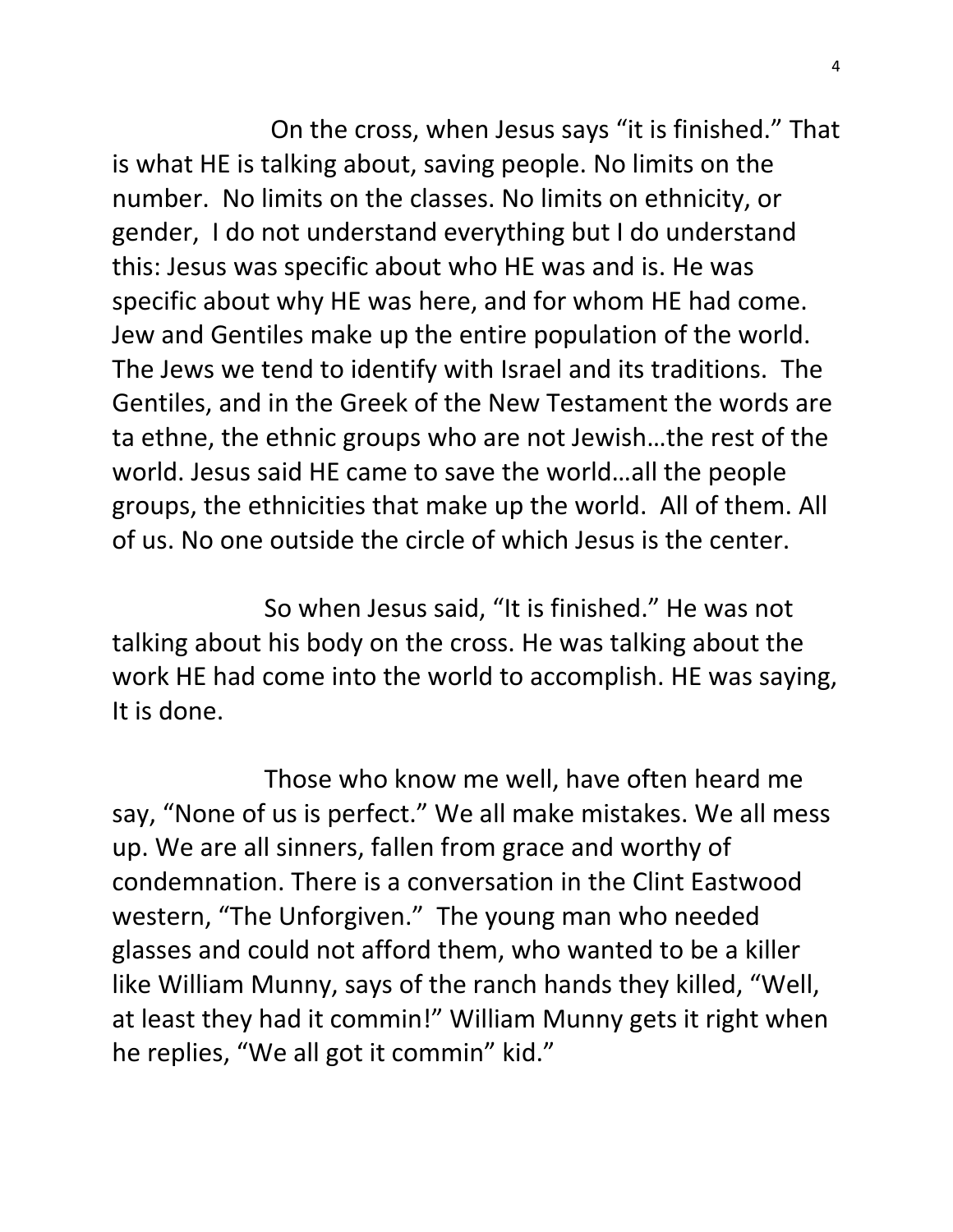Jesus came to save sinners. People who deserve condemnation before the throne of God. HE offered Himself in your place, and in my place. HE was innocent, in the sense that we are not. HE paid the debt we owe. Not most of it…all of it! HE has covered us with the grace of God. Some of you have heard this explanation too. Grace is an acronym. God's Redemption At Christ's Expense. That's not a trick with letters from a word we like. It is the most profound truth in existence.

 Jesus was in profound pain. His suffering was almost indescribable. HE had lost more than 50 per cent of HIS blood by volume before HE was crucified, or so some scientists and physicians have estimated. HIS organ systems are shutting down. Because of the structure of the cross, HIS diaphragm is going into spasm. He can no longer breathe. He summons all his energy to say one more thing to us. "It is finished." HIS life for yours. HIS life for mine. This is heavy stuff. And then HE breathes no more. The soldiers take the bodies down when the order is given. They confirm HE is dead. Joseph of Arimathea and Nicodemus make it possible for HIM to be buried, in a tomb that had never been used.

 The resurrection, on the Sunday morning confirms what I have said. Jesus was not and is not finished. HE is God's Son. But HE did what HE came to do. He saves, sinners. Anyone who will believe in HIM.

Let us pray;